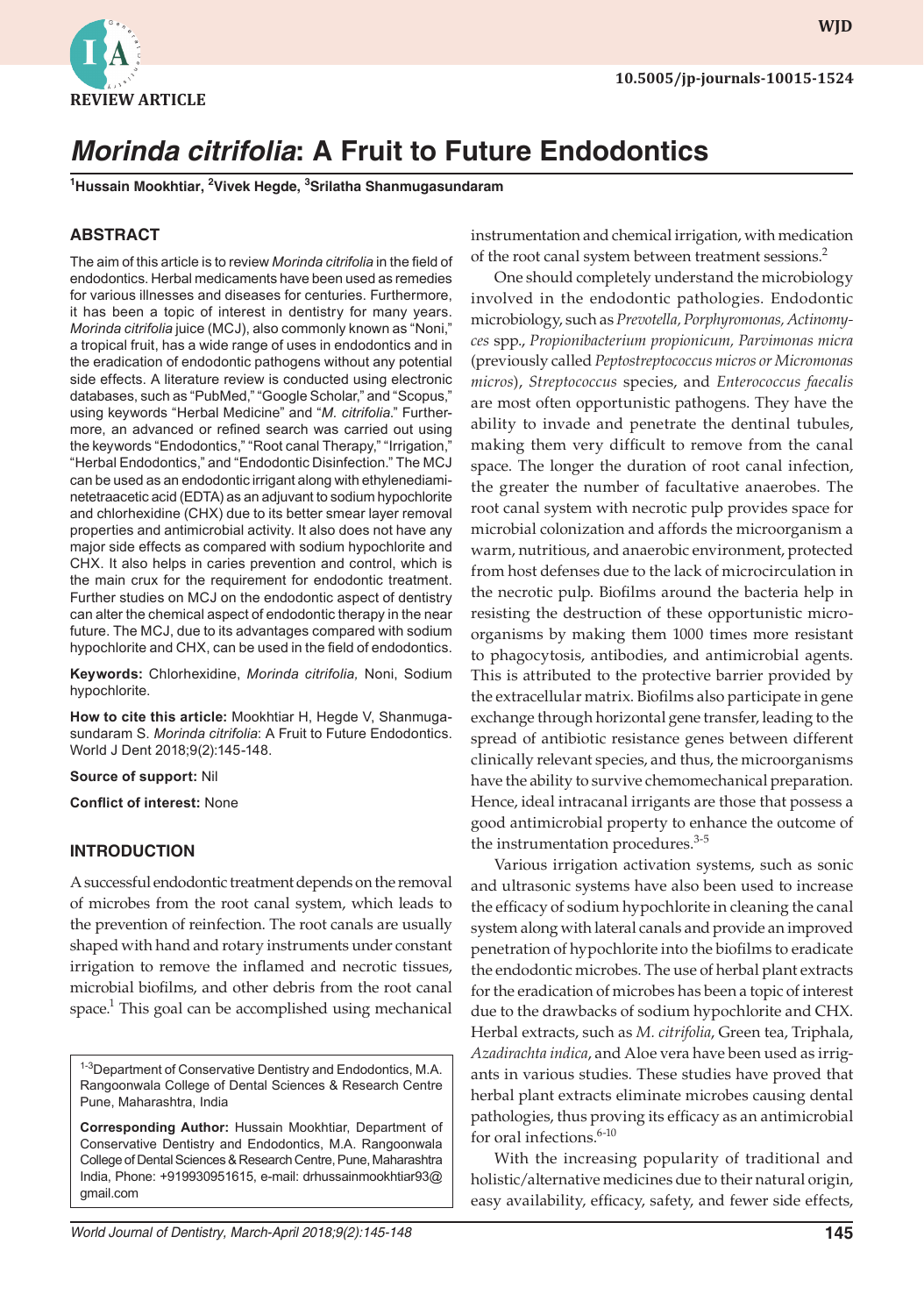the aim of this review is to enlist and describe the MCJ in endodontic treatments.

### **LITERATURE REVIEW**

The MCJ, also known as "Cheese plant", "Indian Mulberry", or popularly known as "Noni", grows widely throughout the Pacific and is one of the most significant sources of traditional medicines among Pacific island societies. This small evergreen tree or shrub is native to South-eastern Asia (Indonesia) and Australia, and now has a pantropical distribution. All parts of the plant have traditional and/or modern uses including roots and bark (dyes and medicine); trunks (firewood and tools); and leaves and fruits (food and medicines). The medicinal applications, both traditional and modern, cover a vast array of conditions and illnesses.<sup>7,11</sup>

### **CHEMISTRY**

A number of major components have been identified in the noni plant, which include 6α-hydroxyadoxoside, 6β, 7β-epoxy-8-epi-splendoside, americanin A, scopoletin, octoanoic acid, terpenoids, alkaloids, anthraquinones, bistosterol, carotene, flavone glycosides, linoleic acid, alizarin, acubin, L-asperuloside, caproic acid, caprylic acid, ursolic acid, rutin, and proxeronine, which are responsible for its antibacterial properties.<sup>12,13</sup>

### **MEDICINAL APPLICATIONS**

*Morinda citrifolia*, popularly known as noni, has been an important medicinal plant for many centuries throughout the South Pacific and has been used in folk remedies by Polynesians for over 2,000 years. It is a small shrub and its potential therapeutic properties remain vastly unknown.14,15

Pharmacological investigations have demonstrated that the roots of *M. citrifolia* possess an antihypertensive action and that an alcoholic extract has an *in vitro* antispasmodic effect. The MCJ has a broad range of antibacterial, antifungal, antiviral, antitumor, antihelminthic, analgesic, antihypertensive, anti-inflammatory, and immune-enhancing effects.16-18

In traditional medicine, *M. citrifolia* fruit juice has been used to treat various illnesses including arthritis, diabetes, muscle aches, menstrual cramps, cardiac diseases, cancers, gastric ulcers, vascular diseases, and drug addiction.7,12,13 It has been reported that *M. citrifolia* inhibits pathogenic bacteria, such as *Staphylococcus aureus, Pseudomonas aeruginosa, Proteus morganii, Bacillus subtilis, Escherichia coli, Helicobacter pylori, Salmonella* species, and *Shigella* species*.* This might be attributed to the presence of secondary metabolic phenolic compounds, such as acubin, L-asperuloside, alizarin, and anthraquinones including

scopoletin. Saludes et al<sup>20</sup> demonstrated that a crude acetonitrile extract of the dried fruit was bactericidal against *P. aeruginosa, B. subtilis, E. coli, and Streptococcus pyogenes*. Ethanol and hexane extracts of *M. citrifolia* leaves inhibit 89 to 95% of *Mycobacterium tuberculosis* species. Other studies have reported a significant antimicrobial effect on various strains of *Salmonella, Shigella*, and *E. coli*. 16,19-21

Methanol extracts of *M. citrifolia* fruits show a significant activity against *Trichophyton mentagrophytes* and *S. aureus.*<sup>18</sup> *Morinda citrifolia* has also been proven to have an antihelminthic effect along with its antibacterial and fungicidal action.22-27

However, in older pharmacological studies, it was found that the individual compounds from noni were tested to have an antitumor activity. The fruit juice of *M. citrifolia* is rich in polysaccharides and carotene, which have been reported to have an antitumor activity. These antioxidants interact with the tumor cells leading to the destruction of tumor cells by an inhibition of tumor necrotizing factor-alpha, which is an endogenous tumor promotor. The anticancer agents in MCJ are 6-D-glucopyranose pentaacetate, anthraquinones, alizarin, epigallocatechin gallate, monoterpenes, and terpenoid compounds, such as beta-carotene and ursolic acid. It was found that damnacanthal and alizarin, an anthraquinone which is isolated from the roots of noni using chloroform extract, has been found to be a new inhibitor to the functioning of ras and helps to suppress the expression of activated ras-expressing tumors.<sup>16,18,27-30</sup>

### **REVIEW RESULTS**

The use of MCJ as an endodontic irrigant might be of interest to patients and endodontic professionals as a part of the growing trend to seek natural remedies as a part of dental treatment.<sup>17,21,22</sup>

### **As a Caries Prevention Agent**

Progression of dental caries is governed by acidogenic and aciduric Gram-positive bacteria, such as *Streptococcus mutans*, lactobacilli, and actinomycetes, which convert sucrose to organic acids, particularly lactic acid that dissolves the calcium phosphate present in teeth and eventually leads to decalcification and tooth decay. *Streptococcus mutans* adheres on enamel and dentin, creating an acidic environment leading to cavitation. Ripe *M. citrifolia* fruit juice was used to study the inhibitory effect against caries-causing microorganisms using disk diffusion bioassay and evaluating the minimum inhibitory concentration. *Morinda citrifolia* fruit juice showed zones of inhibition and minimum inhibitory concentrations at 125 and 62.5 μg respectively, against predominant cariescausing bacteria, i.e., *S. mutans and Streptococcus mitis*.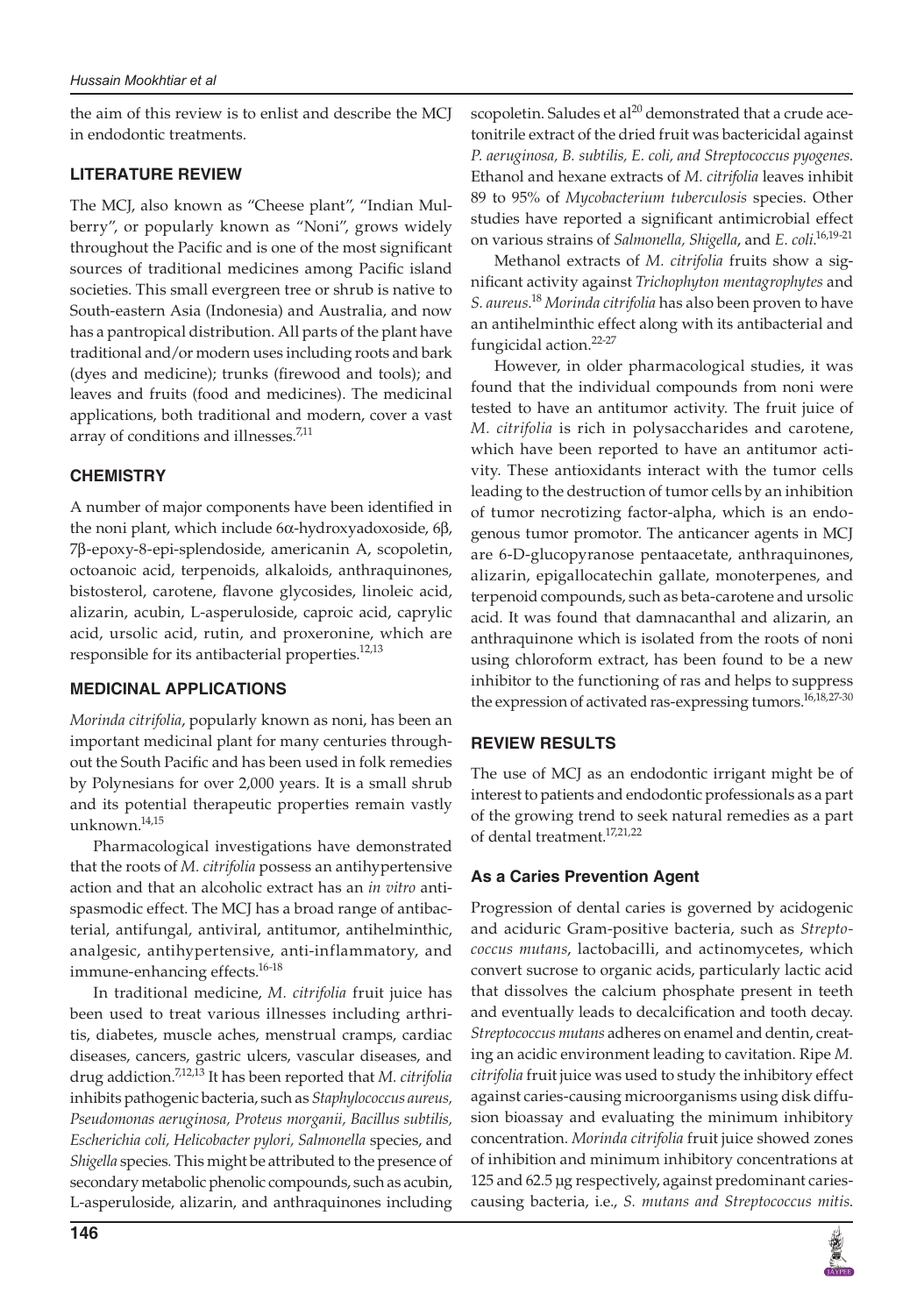Thus, *M. citrifolia* was proved to have an inhibitory effect on caries-causing organisms.10

#### **As an Intracanal Medicament**

Intracanal medicaments help in reducing the bacteria remaining even after chemomechanical instrumentation and can provide an environment conducive to periapical tissue repair. *Morinda citrifolia* gel, along with herbal and CHX gels, was evaluated as an intracanal medicament against *E. faecalis* after their inoculation in extracted teeth by microbiological assessment after a period of 21 days. Results proved that *M. citrifolia* gel had a better antimicrobial activity and showed second best inhibition after CHX gel against *E. faecalis*. In another study, *M. citrifolia* gel exhibited good inhibition up to the 5th day of application of the gel when colony-forming units (CFUs) were evaluated at days 1, 3, and 5. This proves that *M. citrifolia* gel can be used as an intracanal medicament due to its good antibacterial properties, which can be enhanced with sufficient contact time of the gel with the bacteria.<sup>12,31</sup>

The antifungal activity of MCJ was evaluated by Jainkittivong et al.<sup>32</sup> The *M. citrifolia* fruit juice was tested against *Candida albicans* at different concentrations and at different contact times. This was done using broth dilution tests and cultures. The minimum fungicidal concentration of extract against *C. albicans* was 40 mg/mL at a 90-minute contact time or with 50 mg/mL at a 15-minute contact time. Thus, this proves that *M. citrifolia* fruit extract had an antifungal effect on *C. albicans,* and the inhibitory effect varied with concentration and contact time. Furthermore, a similar study performed by Barani et al<sup>33</sup> proved that *M. citrifolia* fruit extract had an antifungal effect on *C. albicans,* and the inhibitory effect varied with concentration.<sup>34</sup>

### **As an Endodontic Irrigant**

Cleaning is one of the main objectives of root canal preparation. Thorough cleaning removes microorganisms, permits a better adaptation of filling materials, and enhances the action of intracanal medicaments. The choice of an irrigant is of great importance because they might vary in their effectiveness to act as lubricants during instrumentation and flush debris, smear layer, and bacteria out of the canal. Different chemical formulations of irrigants have different reactions with pulp, necrotic tissues, and microorganisms. *In vivo* studies on irrigation of MCJ in deciduous teeth assessed the administration of NaOCl and MCJ and their effectiveness against the bacterial colonies. It was concluded that there is a significant reduction in CFU in both types of drugs. Although there is no significant difference between both drugs, due to its lesser toxicity and

significant antimicrobial activity, it can be regarded as an intracanal irrigant.<sup>15</sup>

The MCJ is the first juice alternative to sodium hypochlorite in the irrigation of root canals. $35,36$  According to Murray et al,14 6% *M. citrifolia,* along with EDTA, has shown effective smear removal than 5.25% sodium hypochlorite. When MCJ is to be used as an endodontic irrigant, a flush of EDTA, followed by a final flush of MCJ, is recommended. The CHX was not very effective at removing smear layer, and the mixing of CHX and MCJ created one of the least effective irrigating solutions. The mixing of CHX and MCJ appears to inactivate the smear layer removal properties of the combined solution; this suggests that these solutions neutralize each other rather than enhancing the removal of smear layer. The use of MCJ as an endodontic irrigant might be advantageous because it is a biocompatible antioxidant and not likely to cause severe injuries to patients that might occur through NaOCl accidents. Preclinical and clinical trials are needed to evaluate the biocompatibility and safety before MCJ can be conclusively recommended as an intracanal irrigating solution, but according to *in vitro* observations, the effectiveness of MCJ when used with a rinse of EDTA appears promising.<sup>35</sup>

Furthermore, 6% MCJ followed by a final flush of 17% EDTA, which is regarded as an effective solution, does not affect the microhardness of root canal dentin.<sup>13</sup> The shear bond strength of resin sealers was also not affected when *M. citrifolia* was used as an irrigant than CHX; thus, it can be used as a better alternative to that of CHX.<sup>37</sup>

# **CONCLUSION**

The MCJ can be used as an endodontic irrigant and medicament due to its better smear layer removal properties and antimicrobial activity. It also does not have any major side effects as compared with sodium hypochlorite and CHX. It also helps in caries prevention and control, which is the main crux for the requirement endodontic treatment. Further studies of MCJ on the endodontic aspect of dentistry can alter the chemical aspect of endodontic therapy in the near future.

# **REFERENCES**

- 1. Haapasalo M, Shen Y, Qian W, Gao Y. Irrigation in endodontics. Dent Clin North Am 2010 Apr;54(2):291-312.
- 2. Prabhakar AR, Basavraj P, Basappa N. Comparative evaluation of *Morinda citrifolia* with chlorhexidine as antimicrobial endodontic irrigants and their effect on micro-hardness of root canal dentin: an *in vitro* study. Int J Oral Health Sci 2013 Nov;3(1):5-9.
- 3. Tyagi SP, Sinha DJ, Garg P, Singh UP, Mishra CC, Nagpal R. Comparison of antimicrobial efficacy of propolis, *Morinda citrifolia*, *Azadirachta indica* (Neem) and 5% sodium hypochlorite on *Candida albicans* biofilm formed on tooth substrate: an *in-vitro* study. J Conserv Dent 2013 Nov;16(6):532-535.